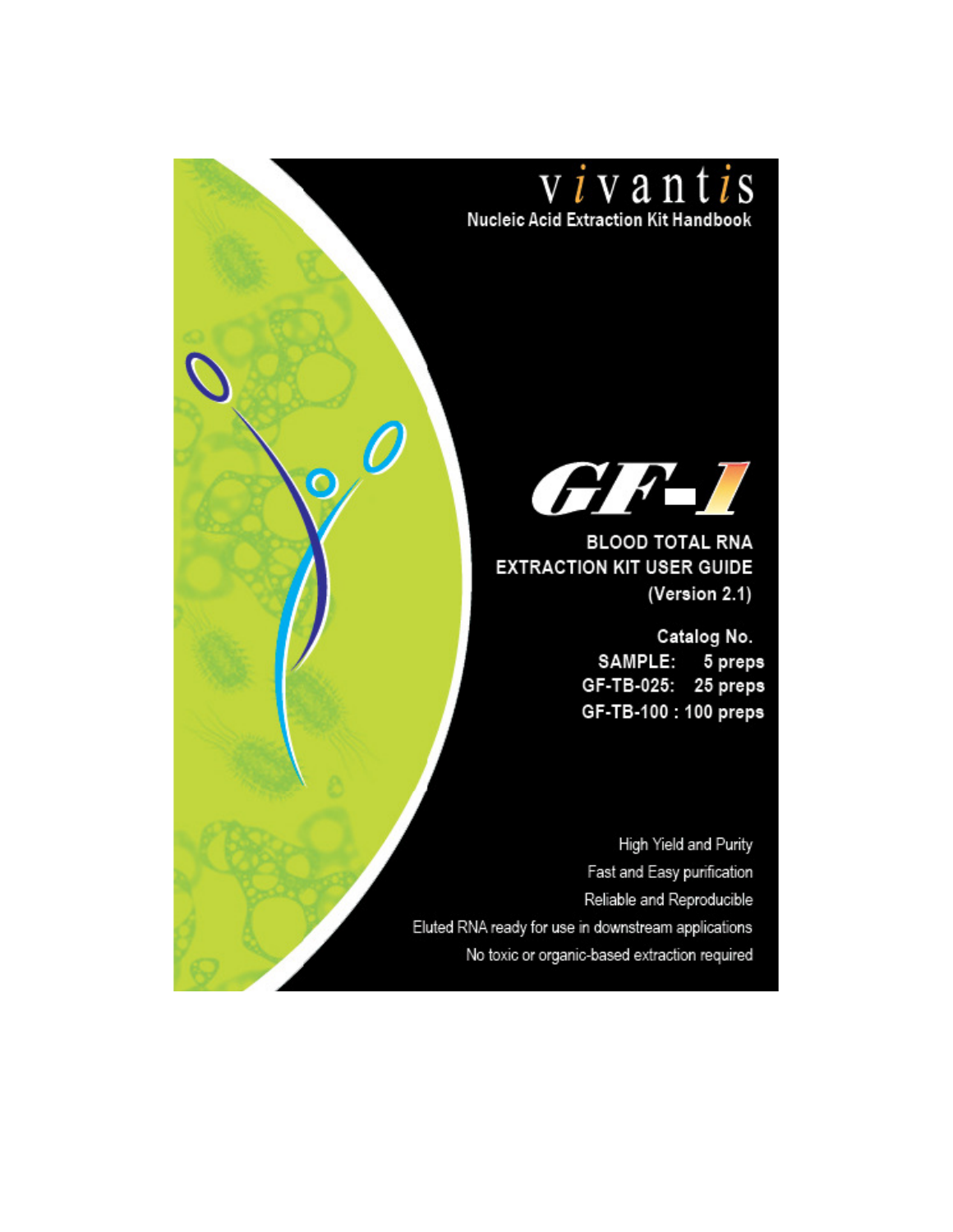#### **Introduction**

The **GF-1 Blood Total RNA Extraction Kit** is designed for the isolation of total RNA (longer than 200 bases) from up to 1ml fresh or frozen anti-coagulated whole blood. Samples are lysed in the presence of a specially formulated buffer which inactivates cellular RNases. Meanwhile, fragments of DNA are simply removed by applying the sample into a specially designed homogenization column followed by DNase I treatment. Optimized buffer and ethanol are added to provide selective binding of RNA onto the column matrix while contaminants are efficiently washed away. High-quality RNA is then eluted in RNase-free water. Isolated RNA is ready for use in downstream applications such as dephosphorylation, blotting, cDNA synthesis, etc.

| <b>Product</b>                                                                                                                                                                                                                                                                                              | 5 Preps                                                                                                       | 25 Preps                                                                                                       | 100 preps                                                                                                    |
|-------------------------------------------------------------------------------------------------------------------------------------------------------------------------------------------------------------------------------------------------------------------------------------------------------------|---------------------------------------------------------------------------------------------------------------|----------------------------------------------------------------------------------------------------------------|--------------------------------------------------------------------------------------------------------------|
| Catalog No.<br><b>Components</b><br>Homogenization Columns<br><b>RNA Binding Columns</b><br>Collection tubes<br>Buffer BR*<br>Inhibitor Removal Buffer*<br>Wash Buffer*<br>Proteinase K <sup>*</sup><br>$DNase I^*$<br>Digestion Buffer<br><b>Digestion Enhancer</b><br><b>RNase-free Water</b><br>Handbook | <b>SAMPLE</b><br>5<br>5<br>10<br>2ml<br>1.5ml<br>3ml<br>0.11ml<br>0.04ml<br>0.35ml<br>0.04ml<br>$1$ .ml<br>-1 | GF-TB-025<br>25<br>25<br>50<br>10ml<br>8ml<br>15ml<br>0.55ml<br>0.2ml<br>2ml<br>0.2ml<br>10 <sub>ml</sub><br>1 | <b>GF-TB-100</b><br>100<br>100<br>200<br>40ml<br>30ml<br>2x30ml<br>2x1.05ml<br>0.8ml<br>8ml<br>0.8ml<br>30ml |

#### **Kit components**

\* Please refer to **Reconstitution of Solutions** and **Storage and Stability**.

The **GF-1 Blood Total RNA Extraction Kit** is available as 25 purifications per kit. The reagents and materials provided with the kit are for research purposes only.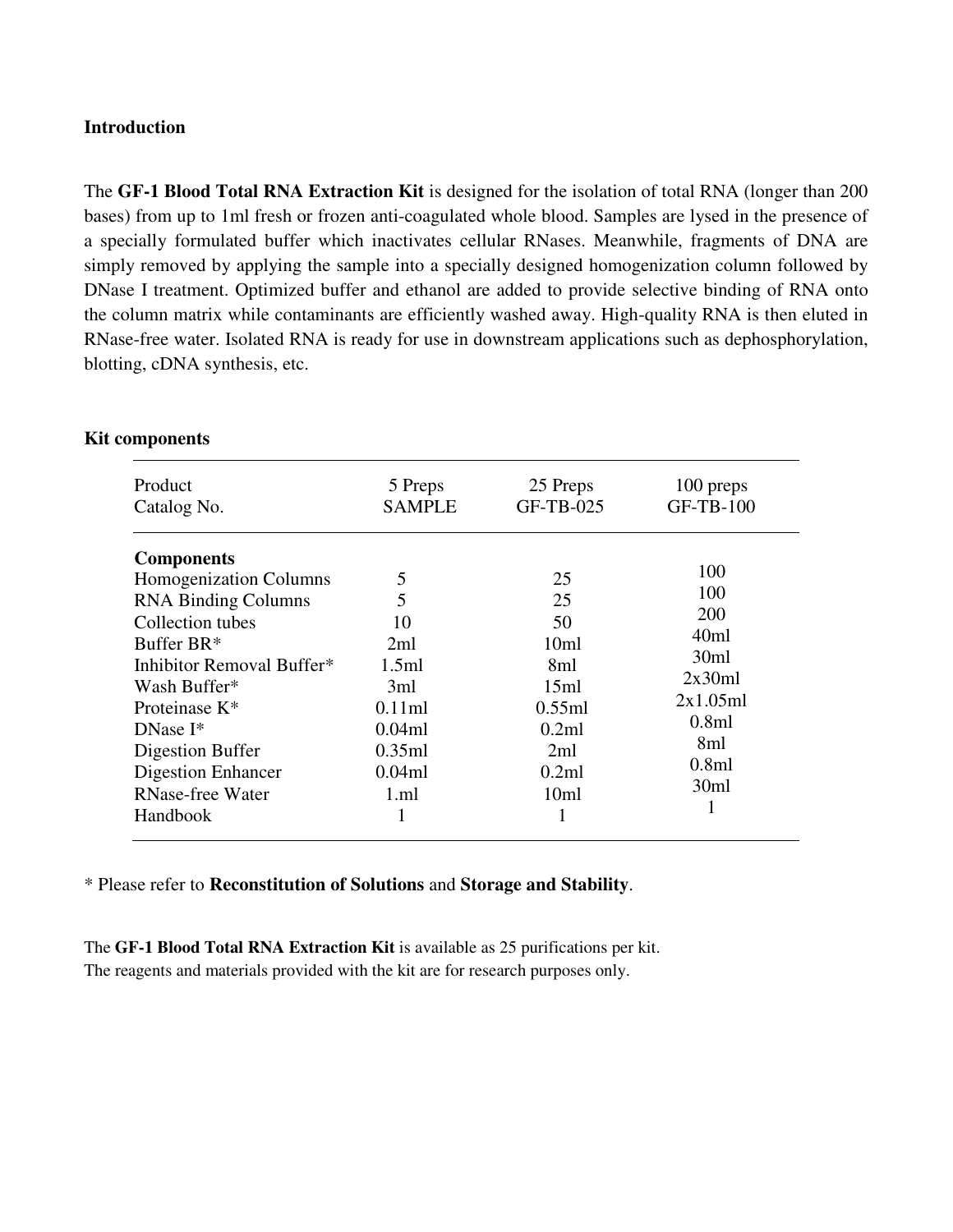#### **Additional Materials to be Supplied by User**

80% Ethanol Absolute Ethanol (>95%) β-mercaptoethanol

#### **Reconstitution of Solutions**

The bottles labeled **Inhibitor Removal Buffer** and **Wash Buffer** contain concentrated buffer which must be diluted with absolute ethanol (>95%) before use.

#### For **SAMPLE (5 preps)**,

Add **1.5ml** of absolute ethanol into the bottle labeled **Inhibitor Removal Buffer**. Add **7ml** of absolute ethanol into the bottle labeled **Wash Buffer**.

#### For **GF-TB-025 (25 preps)**,

Add **8ml** of absolute ethanol into the bottle labeled **Inhibitor Removal Buffer**. Add **35ml** of absolute ethanol into the bottle labeled **Wash Buffer**.

#### For **GF-TB-100 (100 preps)**

Add **30ml** of absolute ethanol into the bottle labeled **Inhibitor Removal Buffer.**  Add **70ml** of absolute ethanol into the bottle labeled **Wash Buffe**r. Add **70ml** of absolute ethanol into the bottle labeled **Wash Buffer** only prior to use.

**DNase I** is sensitive to physical denaturation. **DO NOT VORTEX**. Mix gently by inverting the tube. Prepare **DNase I** in 7ml aliquots to avoid repeated freeze-thaw cycles. Store at -20°C.

Store **Inhibitor Removal Buffer** and **Wash Buffer** at room temperature with bottle capped tight after use.

#### **Storage and Stability**

Store all solutions (EXCEPT **DNase I** and **Proteinase K**) at 20°C-30°C.

Store **DNase I** and **Proteinase K** at -20°C.

**Buffer BR** is stable for 1 month after addition of β-mercaptoethanol (prepare as needed).Kit components are guaranteed to be stable for 18 months from the date of manufacture. **Buffer BR** and **Inhibitor Removal Buffer** may exhibit salt precipitation due to cold temperature. If this occurs, simply warm the bottle at 55°C -65°C with occasional mixing until completely dissolved.

#### **Chemical Hazard**

**Buffer BR** and **Inhibitor Removal Buffer** contain guanidine salts which can be harmful when in contact with skin or swallowed. Always wear gloves and practice standard safety precautions. Do NOT disinfect guanidine or extraction waste in solutions containing bleach or any form of acid. To clean any items contaminated with the reagent, simply soak in detergent and water to remove all traces of guanidine before cleaning with bleach or acidic solutions.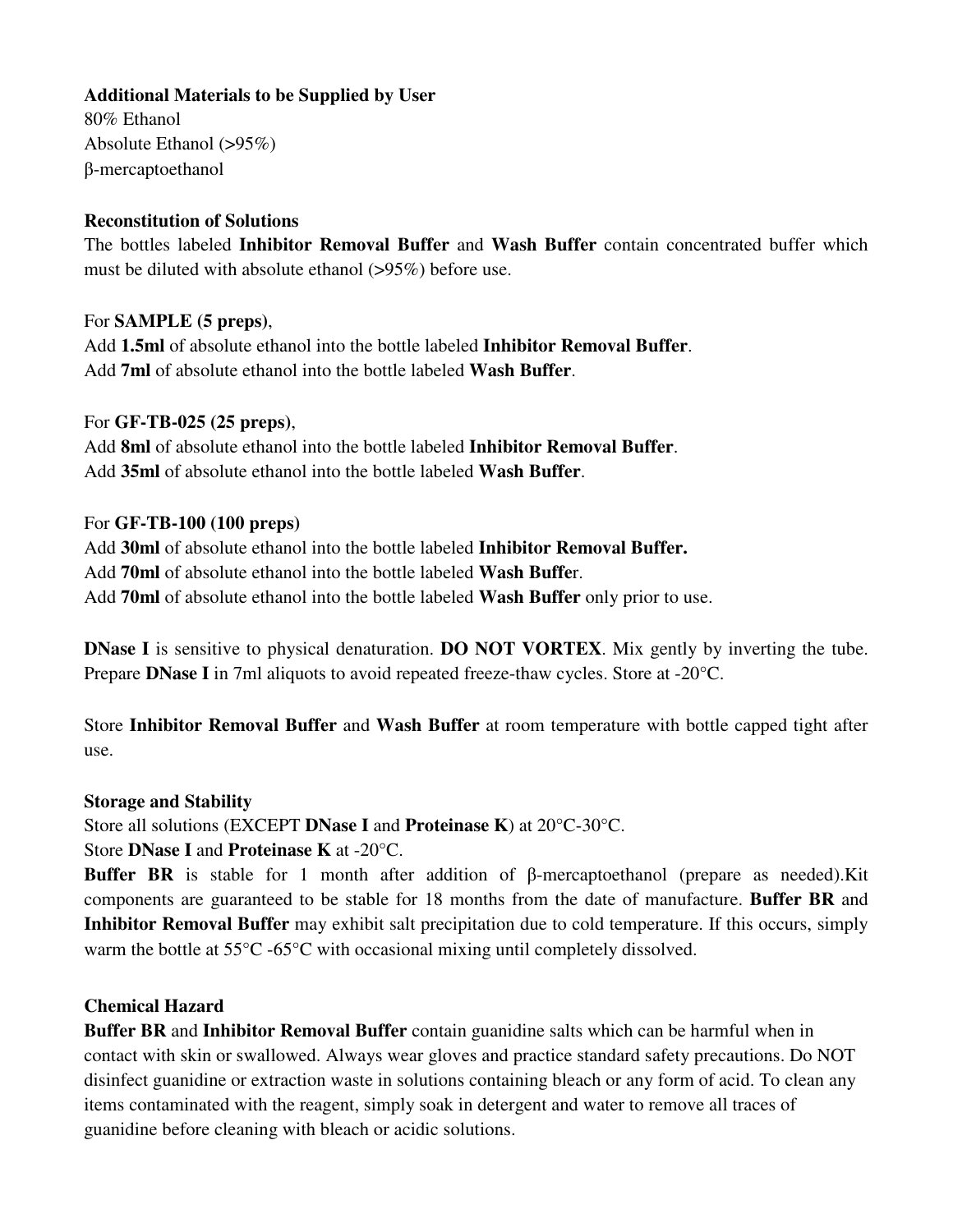#### **Procedures**

#### **Reminders**

- All steps are to be carried out at room temperature unless otherwise stated.
- Do not exceed 1ml of blood sample to prevent reduction in yield and purity.
- Be certain not to introduce any RNases during the whole purification process. Wear gloves at all times.
- Pre-set waterbath to  $65^{\circ}$ C.
- Add 10µl of β-mercaptoethanol into 1ml of **Buffer BR** before use. **Buffer BR** is stable for 1 month upon addition of β-mercaptoethanol.
- For each purification, prepare the **DNase I Digestion Mix** as follows (prepare as needed):

| <b>DNase I</b>            | 7µl             |
|---------------------------|-----------------|
| <b>Digestion Buffer</b>   | 56 <sub>µ</sub> |
| <b>Digestion Enhancer</b> | 7µl             |

Mix the **DNase I Digestion Mix** by gentle pipetting **(DO NOT VORTEX)***.* Store the **DNase I Digestion Mix** on ice while performing the initial steps of RNA extraction.

## **1. Blood lysis**

Add 400µl of blood sample into a clean microcentrifuge tube. Add 300µl of **Buffer BR** to the blood sample and mix thoroughly by pulse-vortexing. Add 180µl of **RNase-free Water**. Add 20µl of **Proteinase K** and mix immediately. Incubate at 65<sup>o</sup>C for 10 min.

*Ensure that β-mercaptoethanol is added into Buffer BR before use. Blood samples may vary in the number of leukocytes depending on the individual, age, health status of donor and storage time. Processing too many cells may lead to overloading of the glass filter membrane. Therefore, ensure that there are not more than 5x10<sup>6</sup> leukocytes in the samples. If sample volume is less than 400µl, add the same amount of Buffer BR but adjust the total volume to 880µl with RNase-free Water. If sample volume is more than 400µl, adjust the volume of Buffer BR and RNase-free water proportionally.* 

## **2. Separation from cell debris**

Centrifuge the sample at maximum speed for 3 min.

## **3. Loading to Homogenization Column**

Transfer ∼650µl of the lysate into a **Homogenization Column** assembled in a collection tube. Centrifuge at maximum speed for 2 min. Save the flow-through onto a clean 1.5ml microcentrifuge tube. Repeat for the remaining lysate from step 2.

## **4. Addition of ethanol**

Add 0.5 volumes of 80% ethanol to the flow-through. Mix thoroughly by pipetting.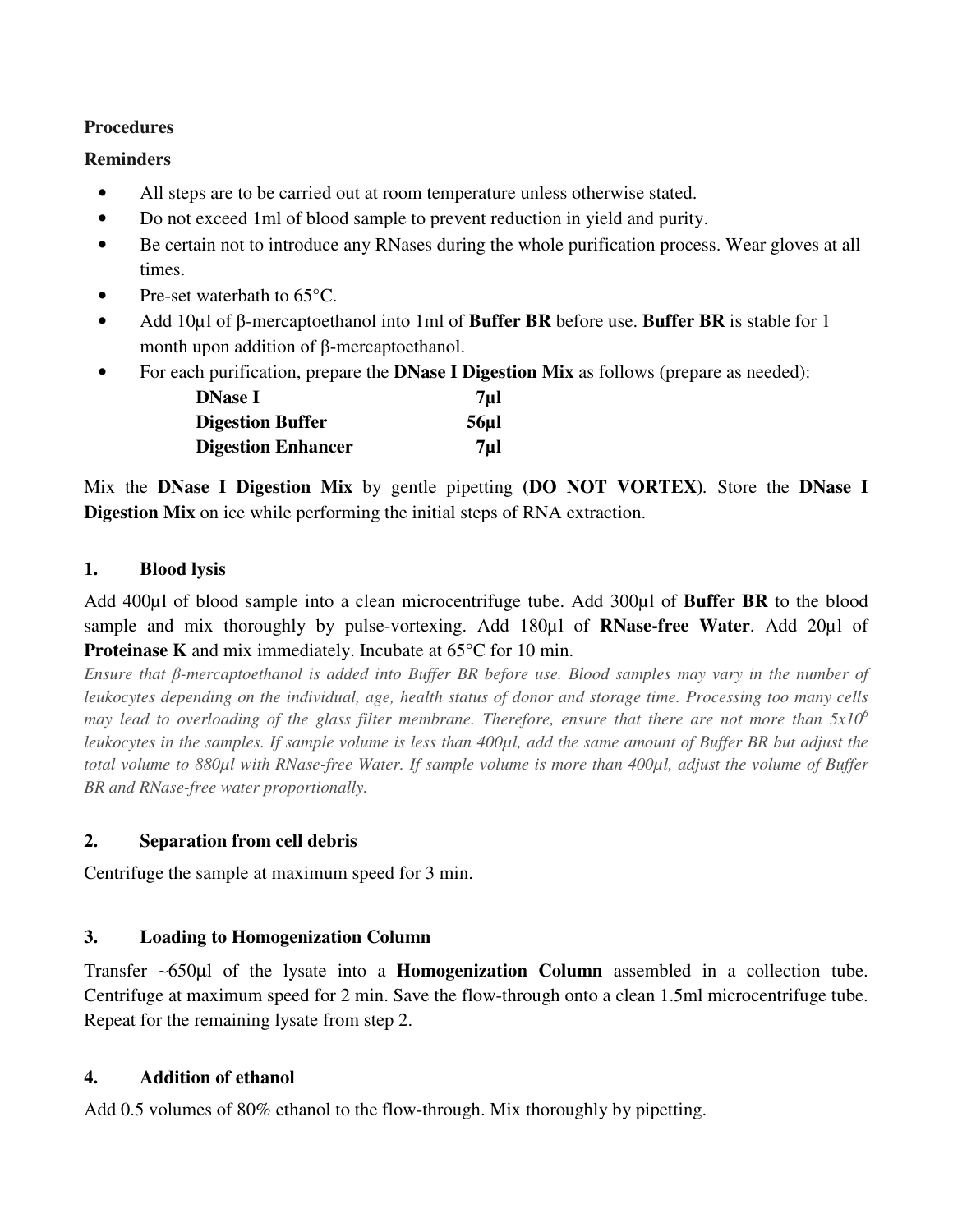### **5. Loading to RNA Binding Column**

Transfer the sample (max. 650µl), including any precipitate into a **RNA Binding Column** assembled in a collection tube. Centrifuge at 10,000 x *g* for 1 min. Discard flow-through.

## **6. Column washing 1**

Add 500µl of **Wash Buffer** and centrifuge at maximum speed for 1 min. Discard flow-through. *Ensure that ethanol has been added into Wash Buffer before use (refer to Reconstitution of Solutions).*

#### **7. DNase I digestion**

### Pipette 70µl of **DNase I Digestion Mix** into **RNA Binding Column** and incubate at room temperature for 15 min.

*Some samples may have high genomic DNA content. Prolong the incubation time (to be determined empirically) if necessary.* 

#### **8. Inhibitor removal**

Add 500µl of **Inhibitor Removal Buffer** and centrifuge at maximum speed for 1 min. Discard flowthrough.

*(Ensure that ethanol has been added into Inhibitor Removal Buffer before use (refer to Reconstitution of Solutions).* 

## **9. Column washing 2**

Add 500µl of **Wash Buffer** and centrifuge at 10,000 x *g* for 1 min. Discard flow-through. Wash column again with 500µl of **Wash Buffer** and centrifuge at 10,000 x *g* for 1 min. Discard flow through. *Ensure that ethanol has been added into Wash Buffer before use (refer to Reconstitution of Solutions).*

## **10. Column drying**

#### Centrifuge the column at 10,000 x *g* for 1 min to remove traces of buffer.

*It is essential to remove traces of ethanol as it will inhibit downstream applications.* 

## **11. RNA elution**

Place the column into a clean microcentrifuge tube. Add 40-60µl of **RNase-free Water** directly onto the membrane and stand for 1 min. Centrifuge at 10,000 x g for 1 min.

Store RNA at -20°C or -80°C.

*Ensure that RNase-free Water is dispensed directly onto the center of the membrane for complete.*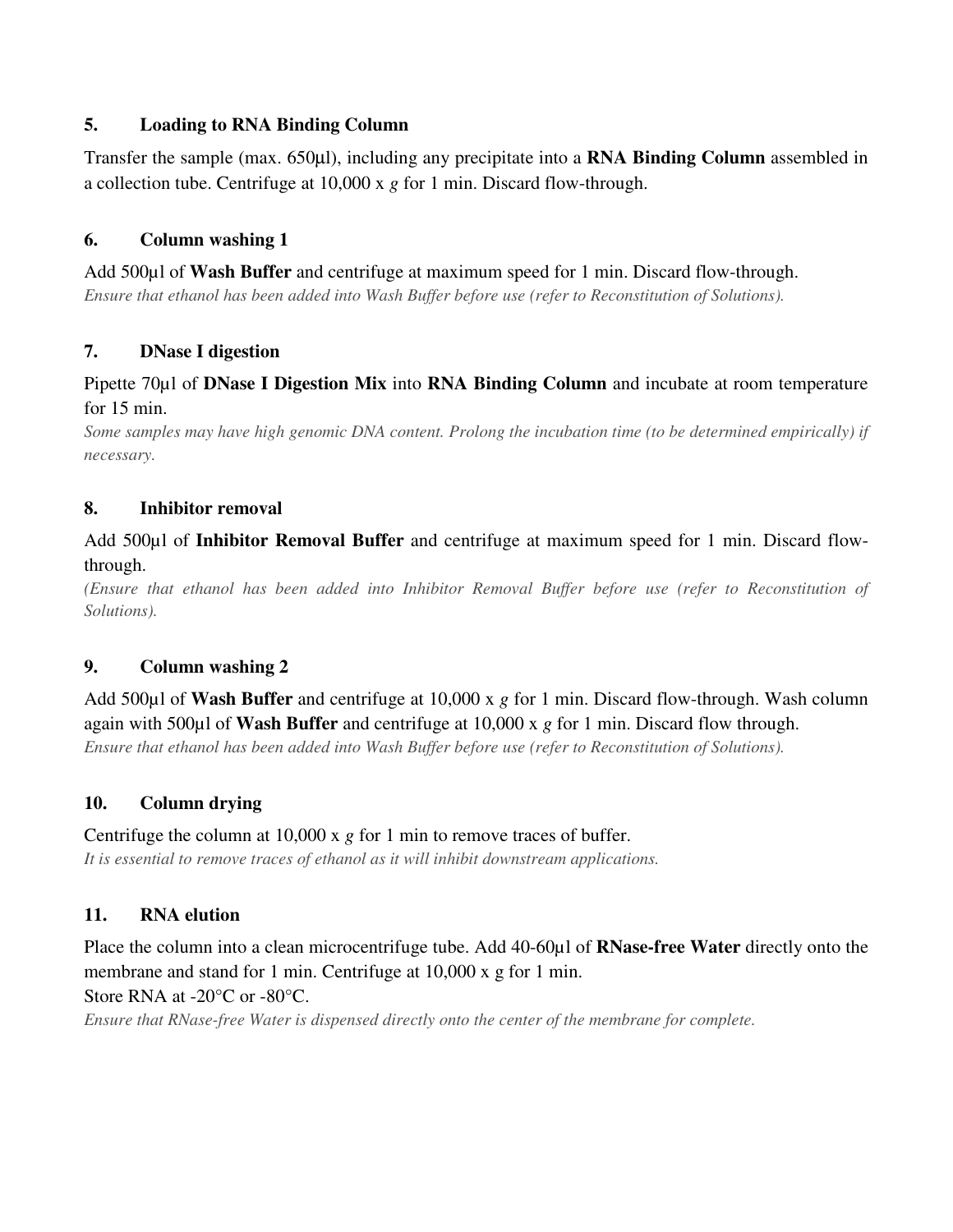# **Troubleshooting**

Please note that by not adhering to the recommended protocols, unsatisfactory results related to yield and quality of DNA may occur. If problems arise, please refer to the following:

| Problem                                 | <b>Possibility</b>                                                              | <b>Suggestions</b>                                                                                            |
|-----------------------------------------|---------------------------------------------------------------------------------|---------------------------------------------------------------------------------------------------------------|
| Homogenization<br><b>Column Clogged</b> | Too much starting material                                                      | Reduce amount of starting<br>material in the subsequent<br><i>purification.</i>                               |
|                                         | Lysate is too viscous                                                           | Users may dilute homogenate<br>with additional lysis buffer.                                                  |
| Low RNA yield                           |                                                                                 |                                                                                                               |
|                                         | 80% ethanol is not added<br>prior loading onto RNA<br><b>Binding Column</b>     | Repeat purification with new<br>sample.                                                                       |
|                                         | 80% ethanol is prepared<br>wrongly                                              | Repeat purification with new<br>sample.                                                                       |
|                                         | <b>Inhibitor Removal Buffer</b><br>and Wash Buffer are<br>reconstituted wrongly | Please refer to<br>"Reconstitution of Solutions".<br>Repeat purification with new<br>sample.                  |
| RNA degradation/<br>smearing            | Samples not properly<br>stored                                                  | Fresh blood sample should be<br>stored at $4^{\circ}$ C and processed<br>within a few hours of<br>collection. |
|                                         |                                                                                 | If not processed immediately,<br>store the sample at -70 $^{\circ}$ C                                         |
|                                         | Inappropriate handling                                                          | Frozen blood sample should<br>be thawed on ice.                                                               |
|                                         |                                                                                 | Use disposable plasticware<br>and plastic tips.                                                               |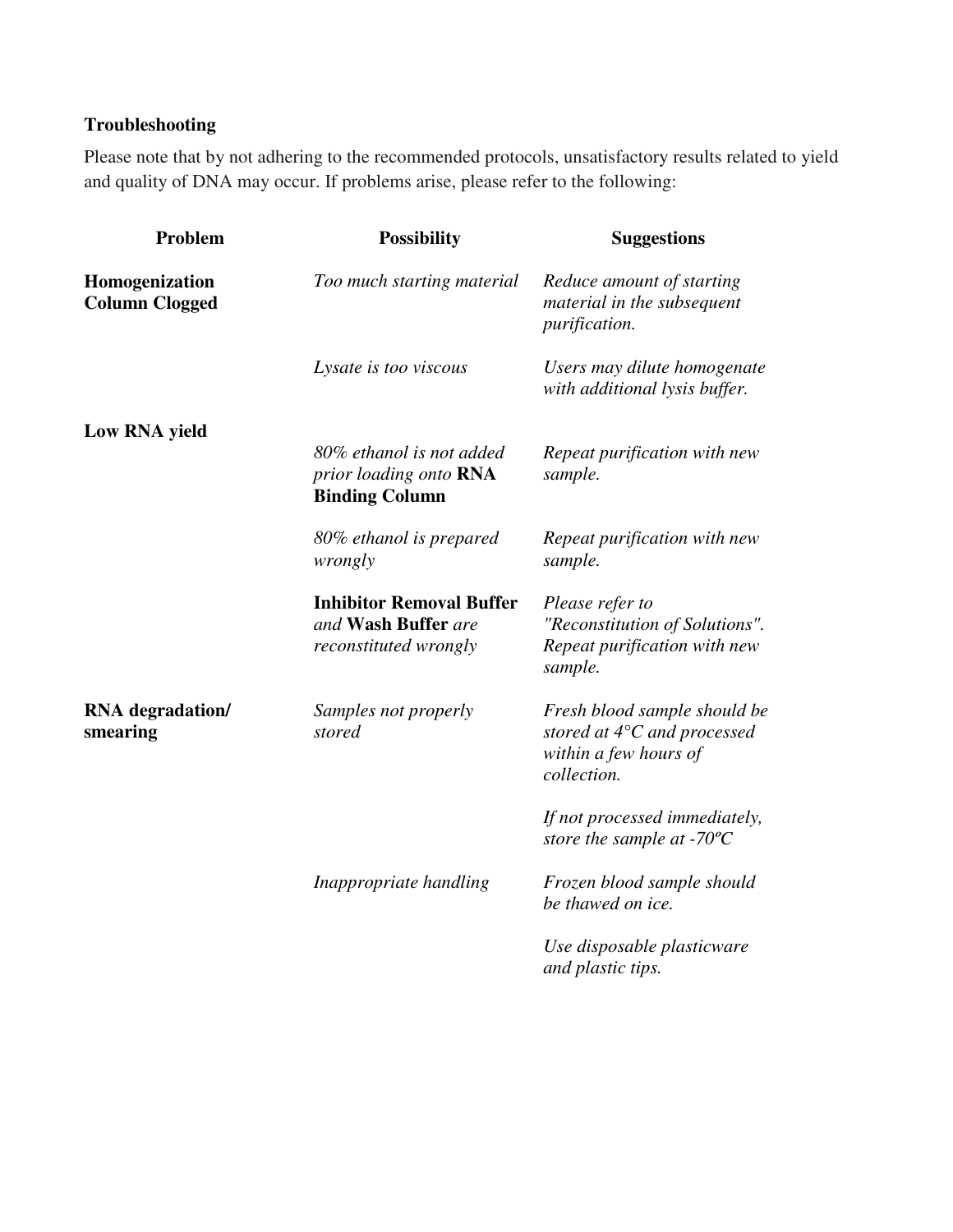| Problem                                                            | <b>Possibility</b>                                                                                       | <b>Suggestions</b>                                                                                                                        |
|--------------------------------------------------------------------|----------------------------------------------------------------------------------------------------------|-------------------------------------------------------------------------------------------------------------------------------------------|
|                                                                    |                                                                                                          | Ensure that the purification is<br>performed in an RNase-free<br>environment.                                                             |
|                                                                    |                                                                                                          | Wear gloves at all times.                                                                                                                 |
| <b>Genomic DNA</b><br>contamination                                | 80% ethanol is not added<br>prior loading onto RNA<br><b>Binding Column</b>                              | Repeat purification with new<br>sample.                                                                                                   |
|                                                                    | 80% ethanol is prepared<br>wrongly                                                                       | Repeat purification with<br>new sample.                                                                                                   |
|                                                                    | Lysate is not passed<br>through Homogenization<br>Column prior loading onto<br><b>RNA Binding Column</b> | Repeat purification with<br>new sample.                                                                                                   |
|                                                                    | <b>DNase I</b> digestion is not<br>performed properly.                                                   | Please refer to preparation of<br><b>DNase 1 Digestion Mix and</b><br>pipette the DNase 1 Digestion<br>Mix directly onto the<br>membrane. |
| Poor performance<br>of eluted RNA in<br>downstream<br>applications | <b>Eluted RNA</b> contains traces<br>of ethanol                                                          | Ensure that the column is<br>spun dried prior to elution.                                                                                 |
|                                                                    | RNA degraded                                                                                             | Please refer to problem<br>"RNA degradation/<br>smearing".                                                                                |